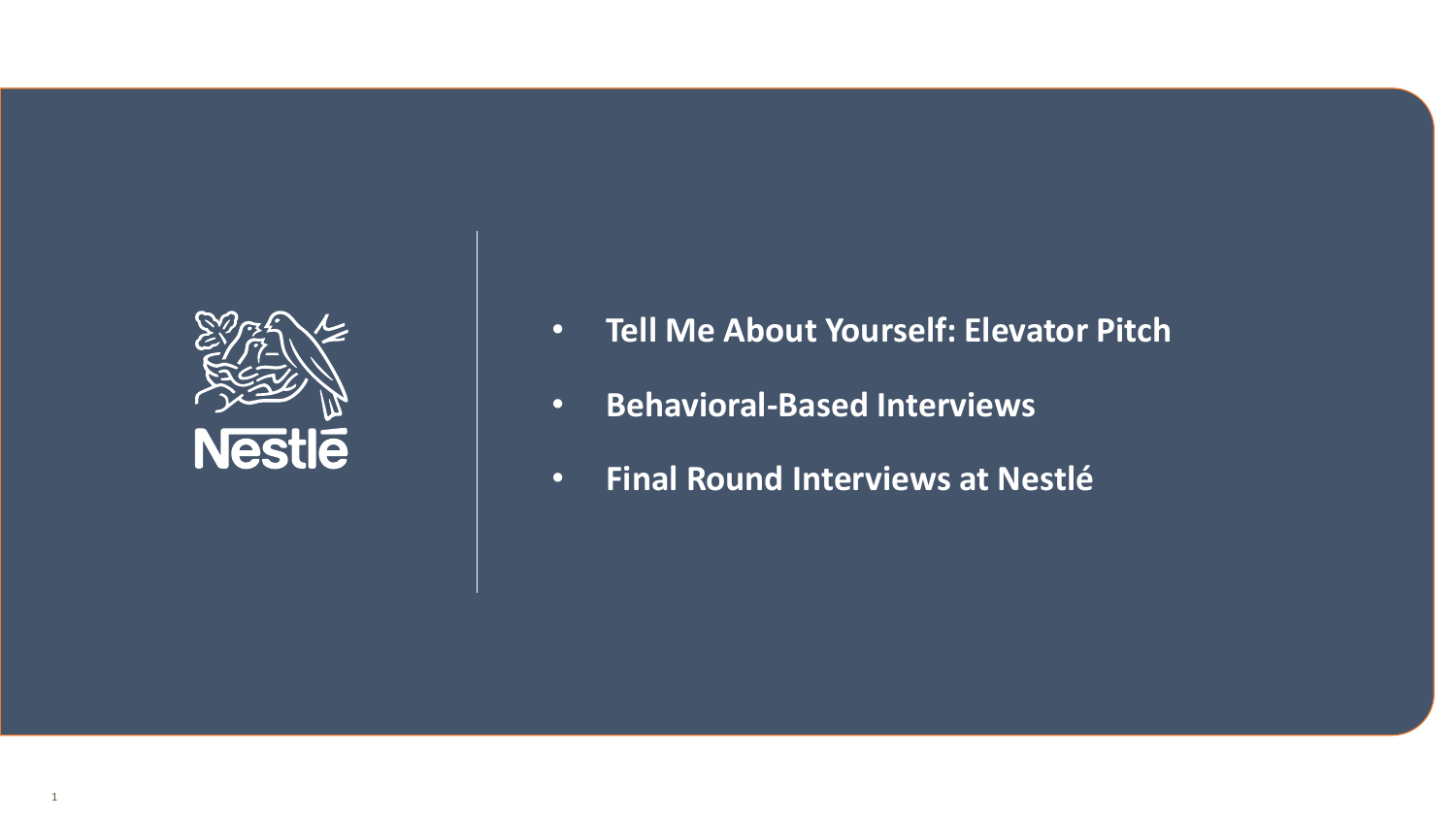## **The interview is your chance to make a great impression.**

# *What advice have you been given on answering interview questions?*

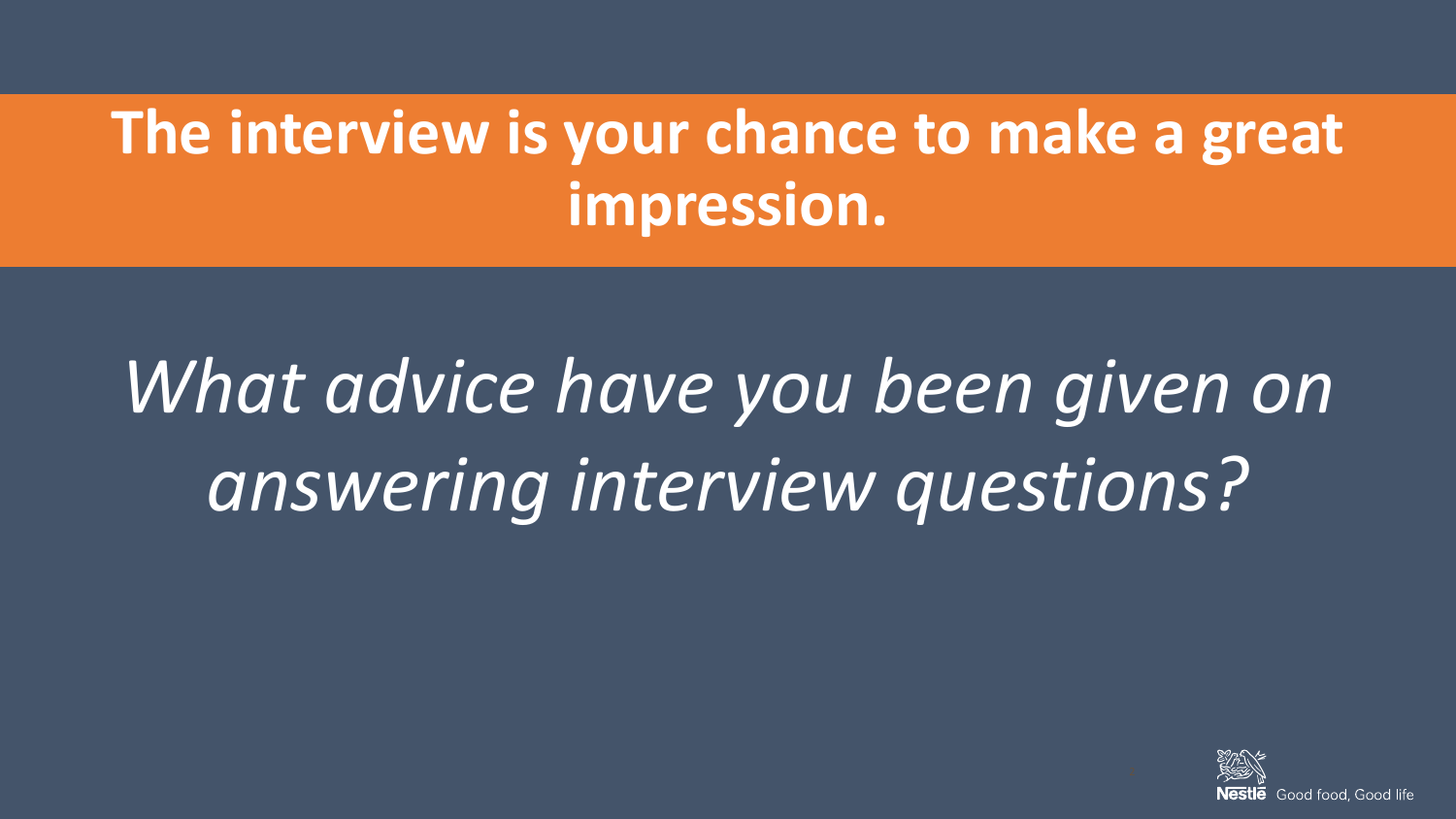# *Tell me about yourself…*

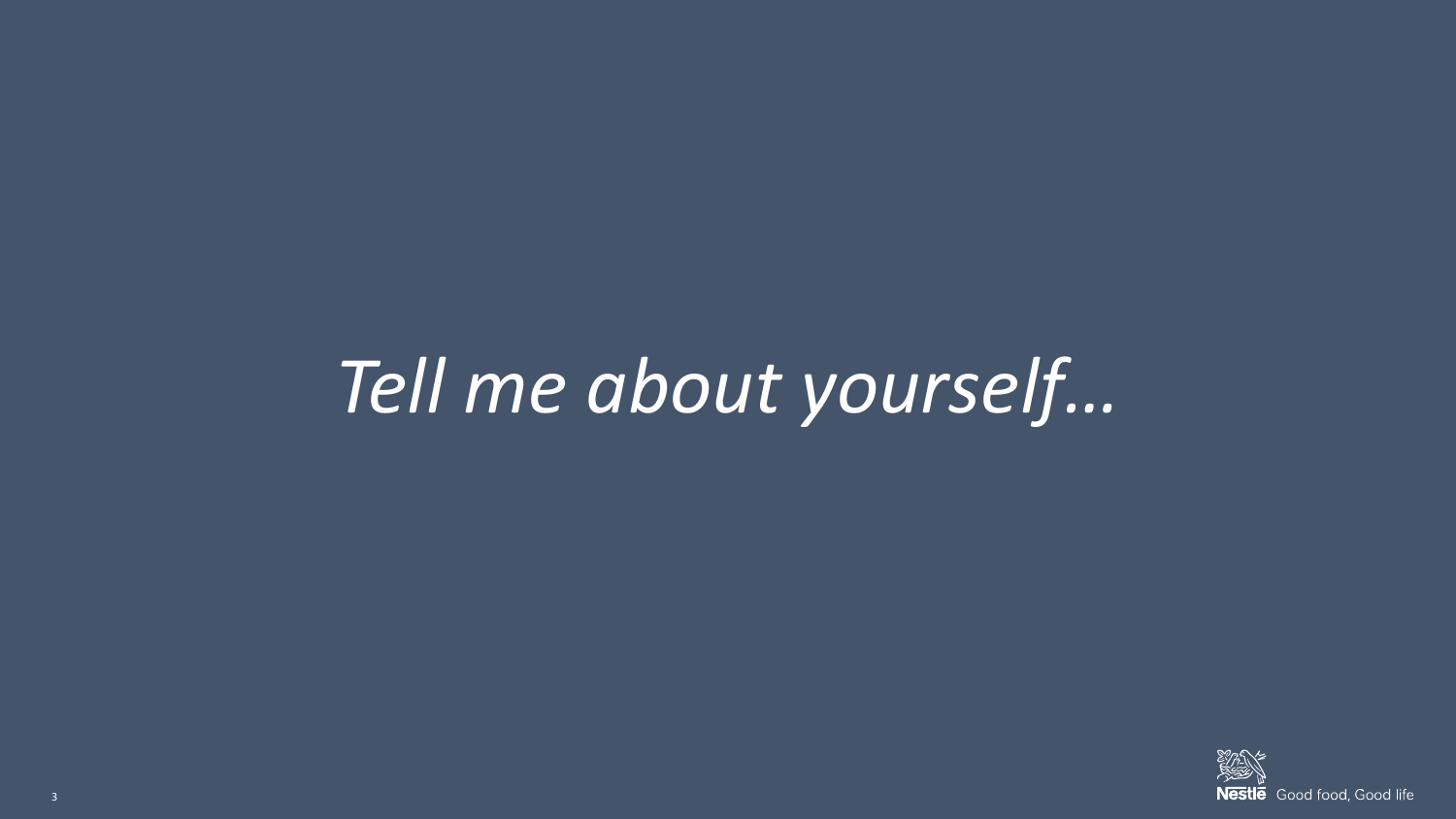## Tell Me About Yourself: Elevator Pitch

**Crafting your pitch with** *EASE*

## **E**ducation

Highlight the college or university you attend and the degree program you are pursuing. Inclusive of minors or certifications.

## **A**ctivities

Share the organizations, teams, or activities you're involved. Include academic and extracurricular.

## **S**kills

Describe specialty skills, certifications, and/or knowledge. Include language proficiencies.

## **E**xperience

Briefly highlight applicable professional experiences. Include the company name, position, title, and one to two details regarding your responsibilities.



**Conclude by stating you look forward to leveraging your expertise to excel at Nestlé***.*

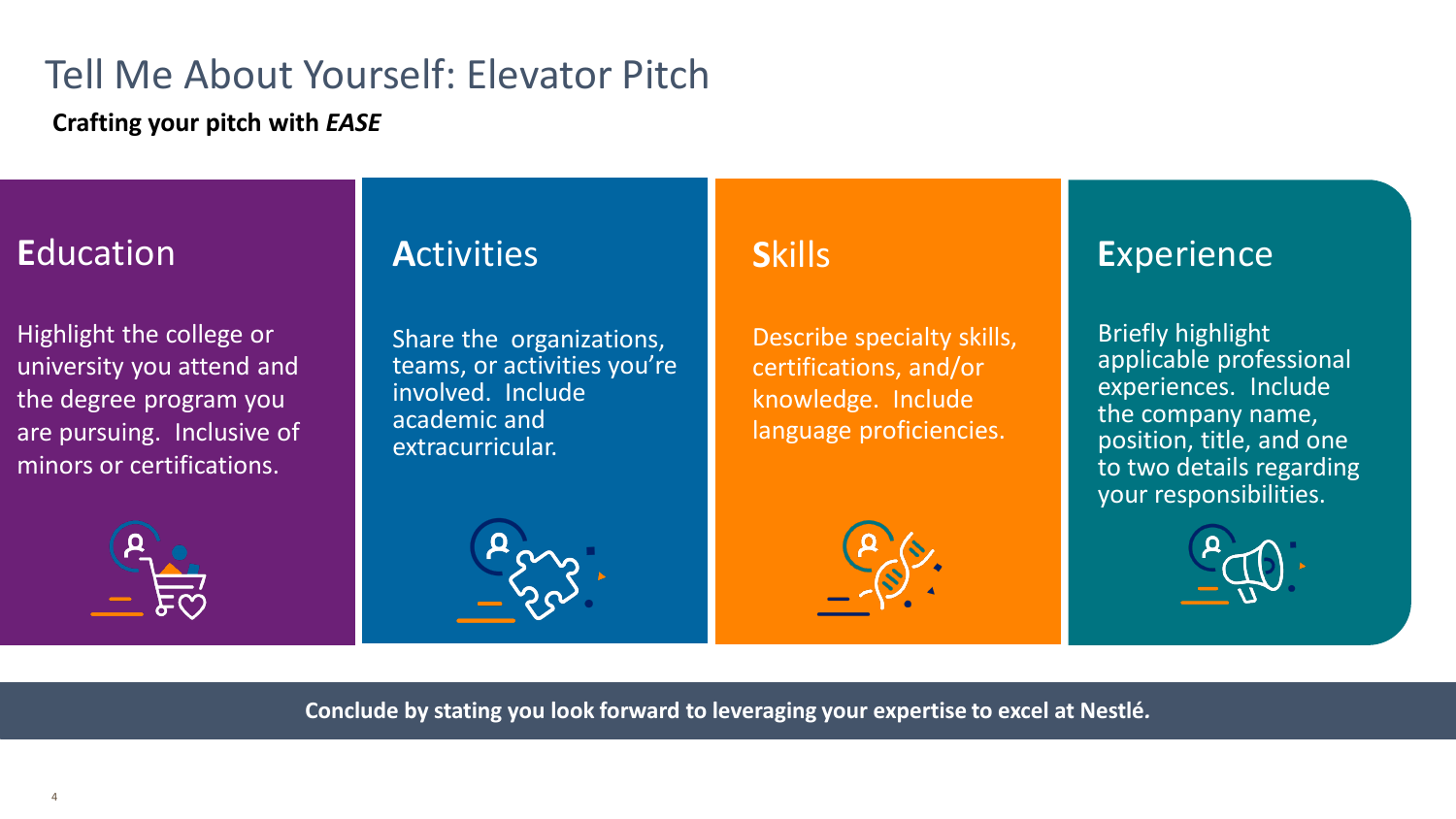## Tell Me About Yourself: Elevator Pitch

**Leveraging your expertise to craft your** *perfect pitch*

## **E**ducation

- Duquesne University
- B.S. Business Administration, Human Resources **Concentration**

## **A**ctivities

- Varsity Basketball Team
- SHRM Recruitment Chair

## **S**kills

- Microsoft Office Suite
- Time Management
- Communication
- Problem Solving



- HR Intern XYZ Company
- Best Camp Ever! Camp Counselor
- Nestlé Diversity Leadership Symposium Participant









**I look forward to leveraging my expertise to excel at** *Nestlé USA.*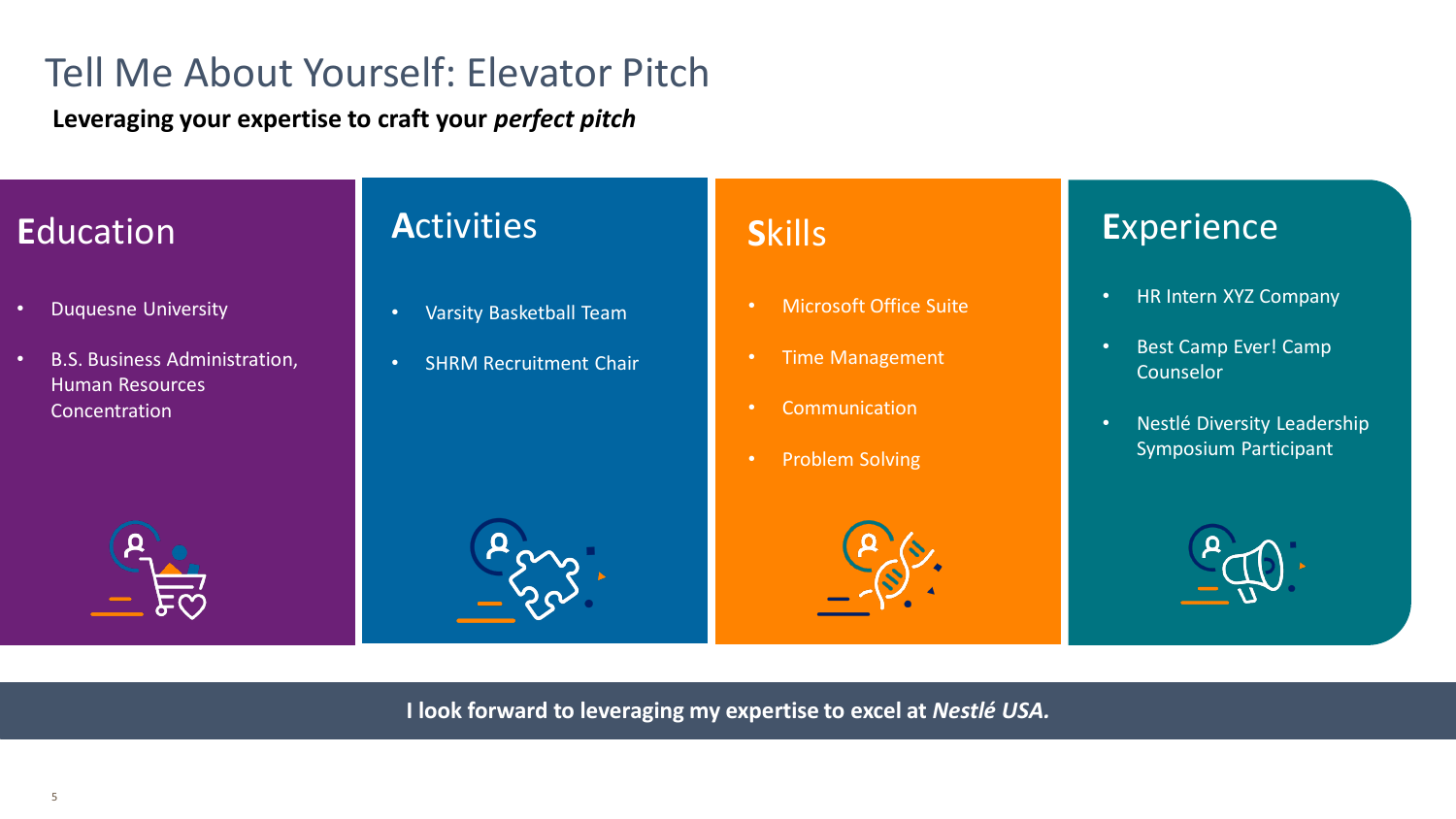## Elevator Pitch Best Practices

#### **LENGTH**

No longer than two minutes (120 seconds).

#### Skill, Activity, & Experience Selection

When determining specific examples to share, limit your selection between one to two examples for each category.

#### The Close

As you wrap-up your pitch, closing by explaining you look forward to discussing in greater detail your past experiences and how they've have prepared you for a career at Nestlé.

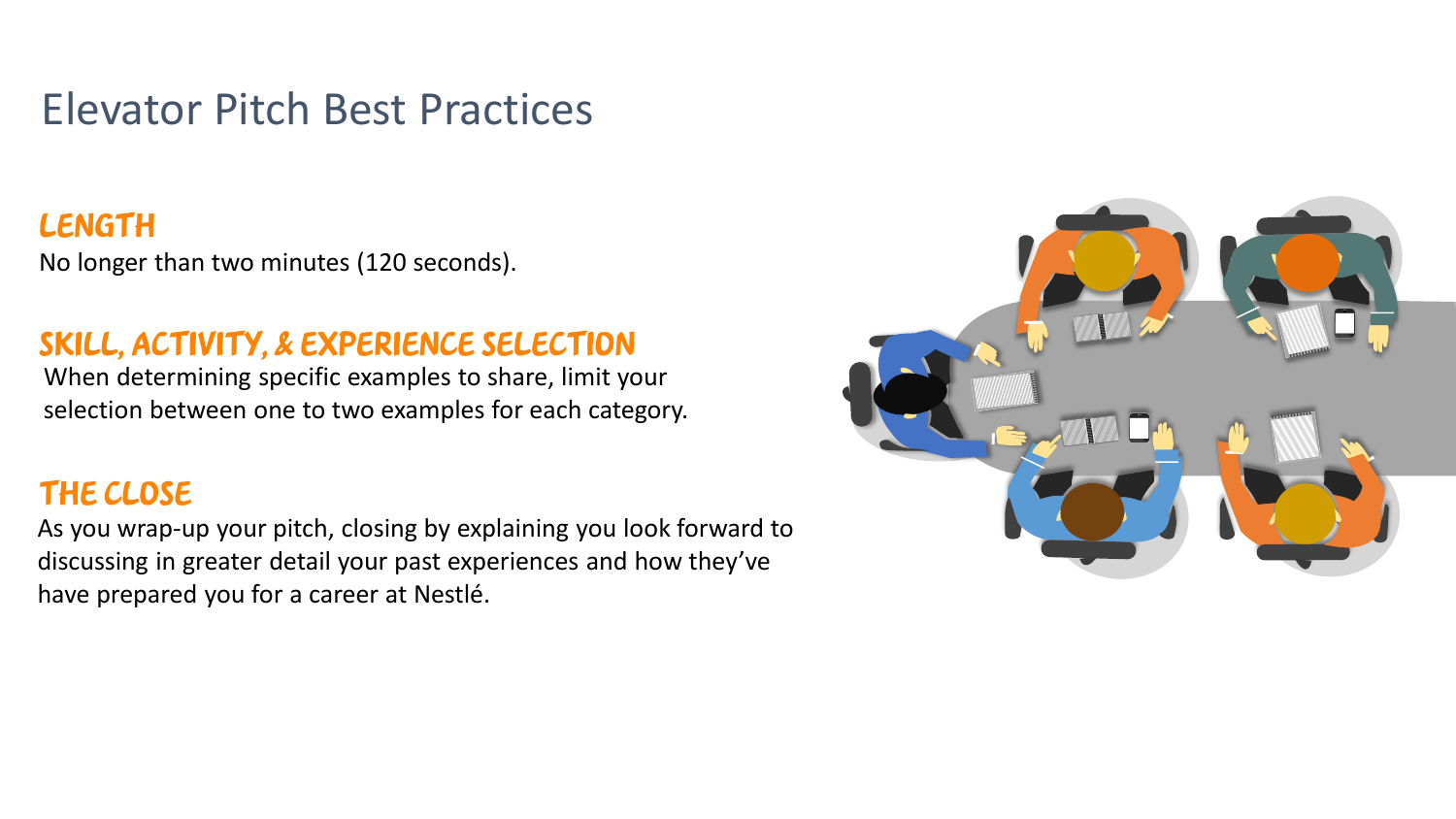## *Behavioral-Based Interviews*

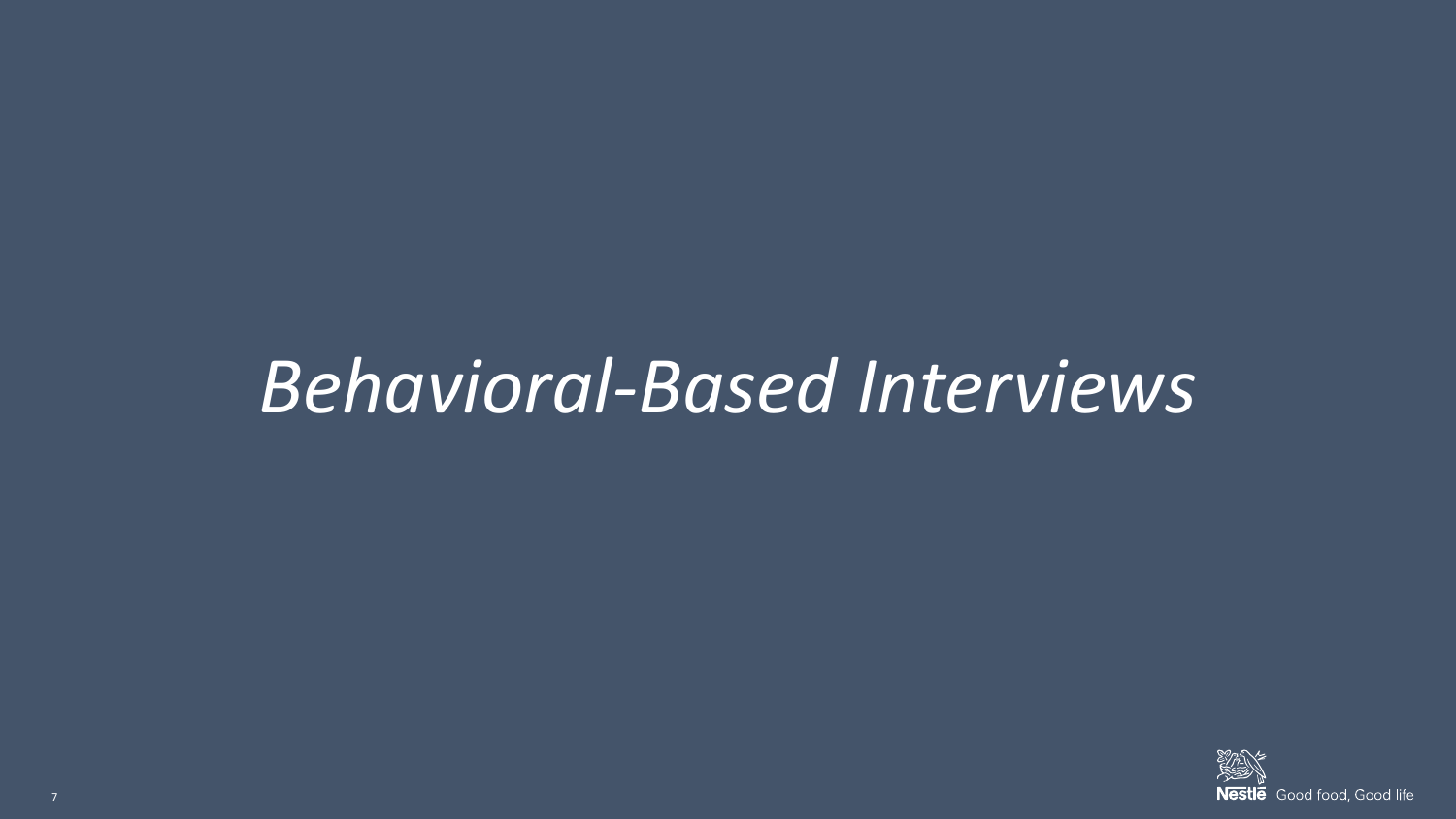## Interviewing: STAR Method

**How to Best Answer our Behavioral Questions at Nestlé**

| Level 1<br>Level 2 | • Situation: Set the scene                             | • Task: Your responsibility                                      |
|--------------------|--------------------------------------------------------|------------------------------------------------------------------|
|                    | • What was the situation?<br>• Who? What? When? Where? | • What was your specific role?<br>• What needed to be done? Why? |
|                    | • Action: Steps you took                               | • Result: What you achieved                                      |
|                    | • What did you do? How?<br>. What tools did you use?   | • Explain your results.<br>• Quantify.                           |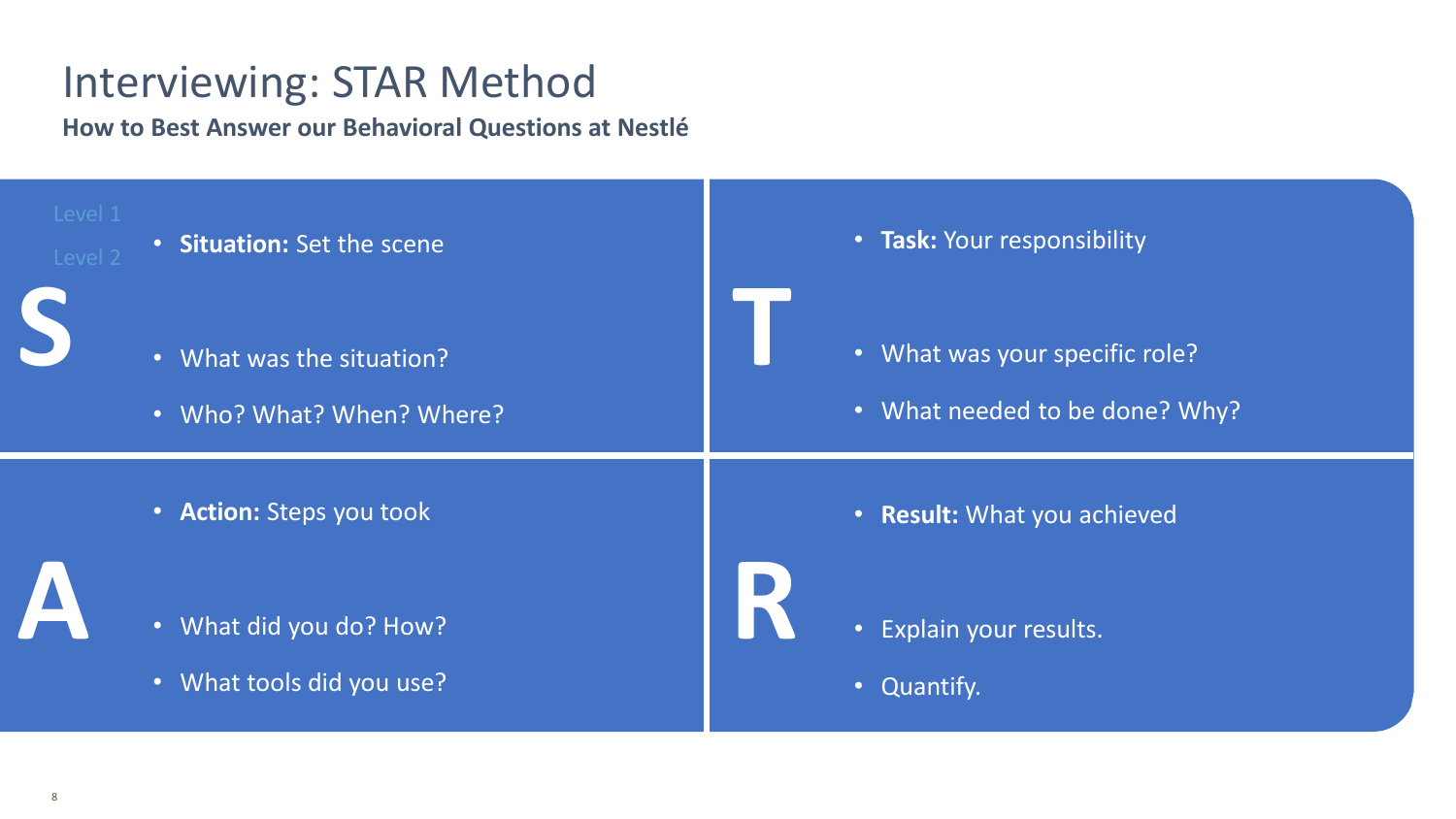#### STAR Method **Here's an example…**

I had been elected the VP of Finance for the student organization Women in Business at the beginning of 2020. In this role, I was responsible for identifying member dues for Fall 2020. Typically, member dues go towards social beginning of 2020. In this role, I was responsible<br>for identifying member dues for Fall<br>2020. Typically, member dues go towards social<br>and community service events, which were up in the air due to COVID-19 restrictions.

I was tasked with creating a budget and identifying member dues not knowing what events the group would be able to plan and execute for Fall 2020. I needed to create a budget that had flexibility for our members.

**Tell me about a time you had to shift priorities or adjust plans to respond to a critical issue.** 

In an effort to keep dues down, I created a budget that would pay for the student organization's operating fees but did not include our large events. If the large events were approved in the Fall, members would be able to pay a fee to participate. Therefore, members were not required to pay for events that might not occur. **A R**

Members were incredibly happy with the structure of the organization's budget and dues. I presented the budget to the leadership team, then rolled it out to all the members. In the end, we were able to have an event in the Fall, which everyone participated in by paying for the event. Our members greatly appreciated the flexibility and the budget ended up working out great!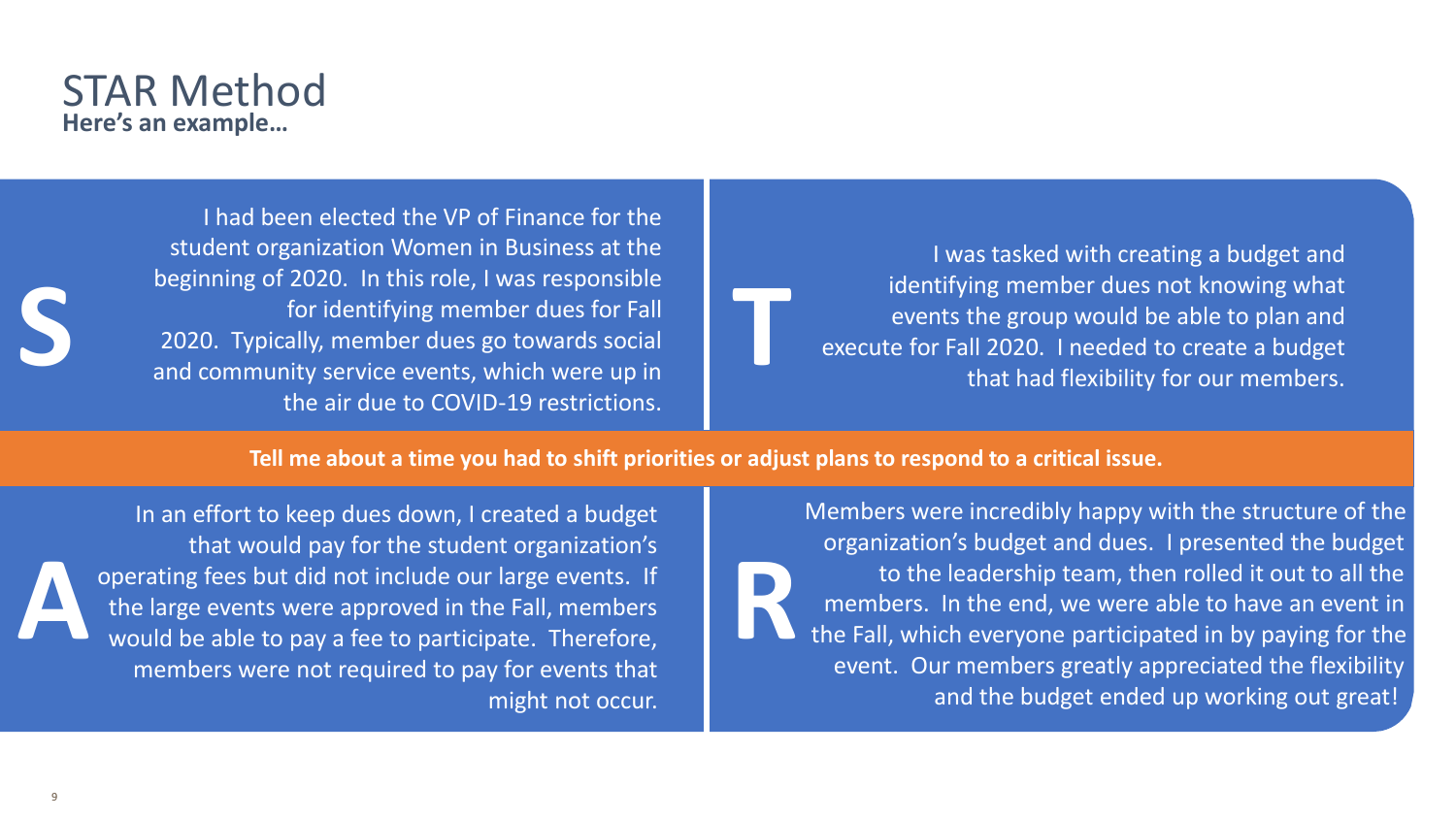

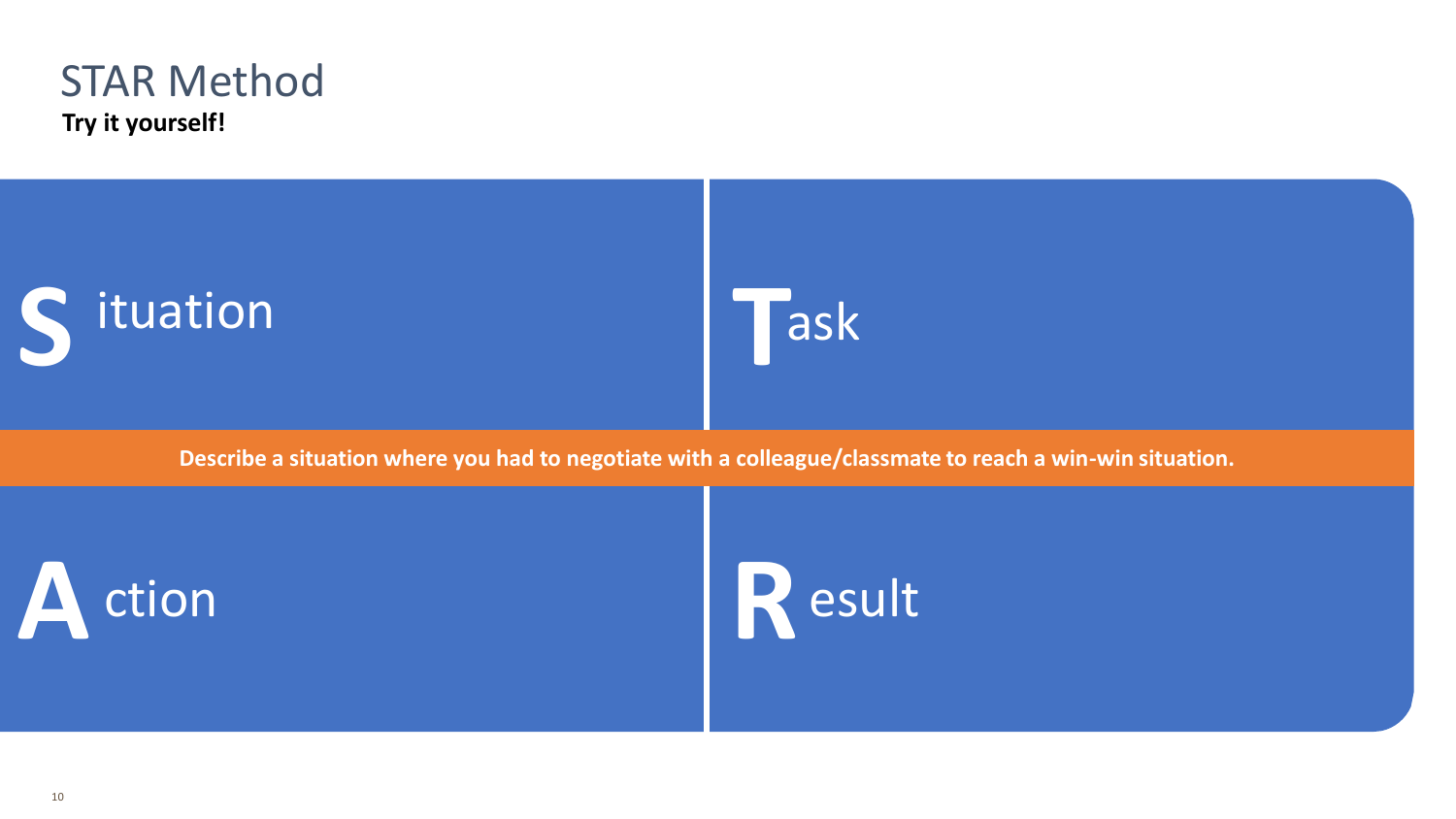## *Final Round Interviews at Nestlé*

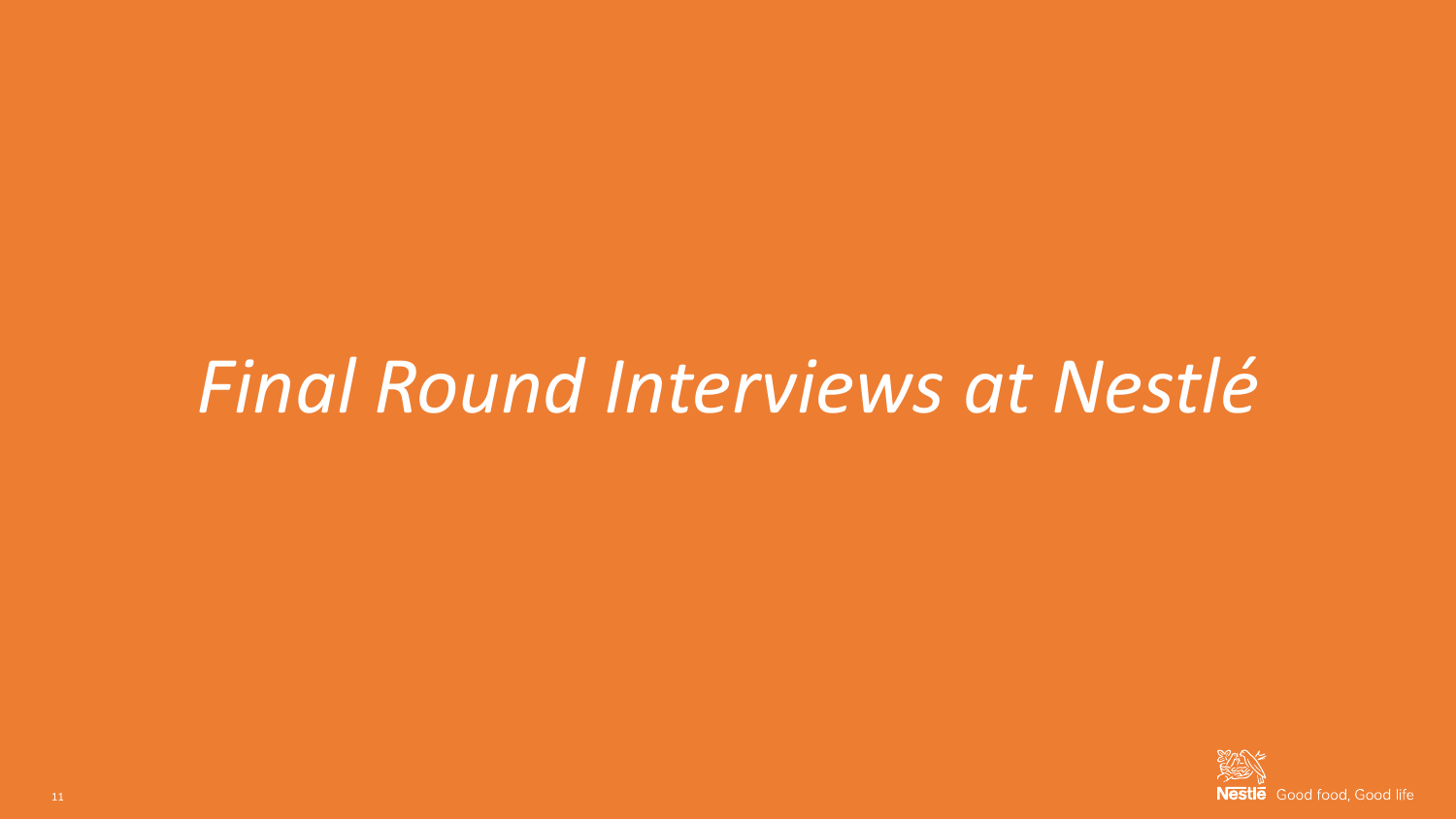## Ways of Winning: Interviewing with Nestlé USA

#### **SPEED**

**Deliver what** the consumer wants, now

Bust through roadblocks and move fast



#### **AGILITY Relentlessly** evolve

Disrupt yourself before you get disrupted



#### **COLLABORATION** One team, one mission

**Break down barriers** to work as one team



#### **COURAGE Decide** and go

Speak up, take action, and drive forward

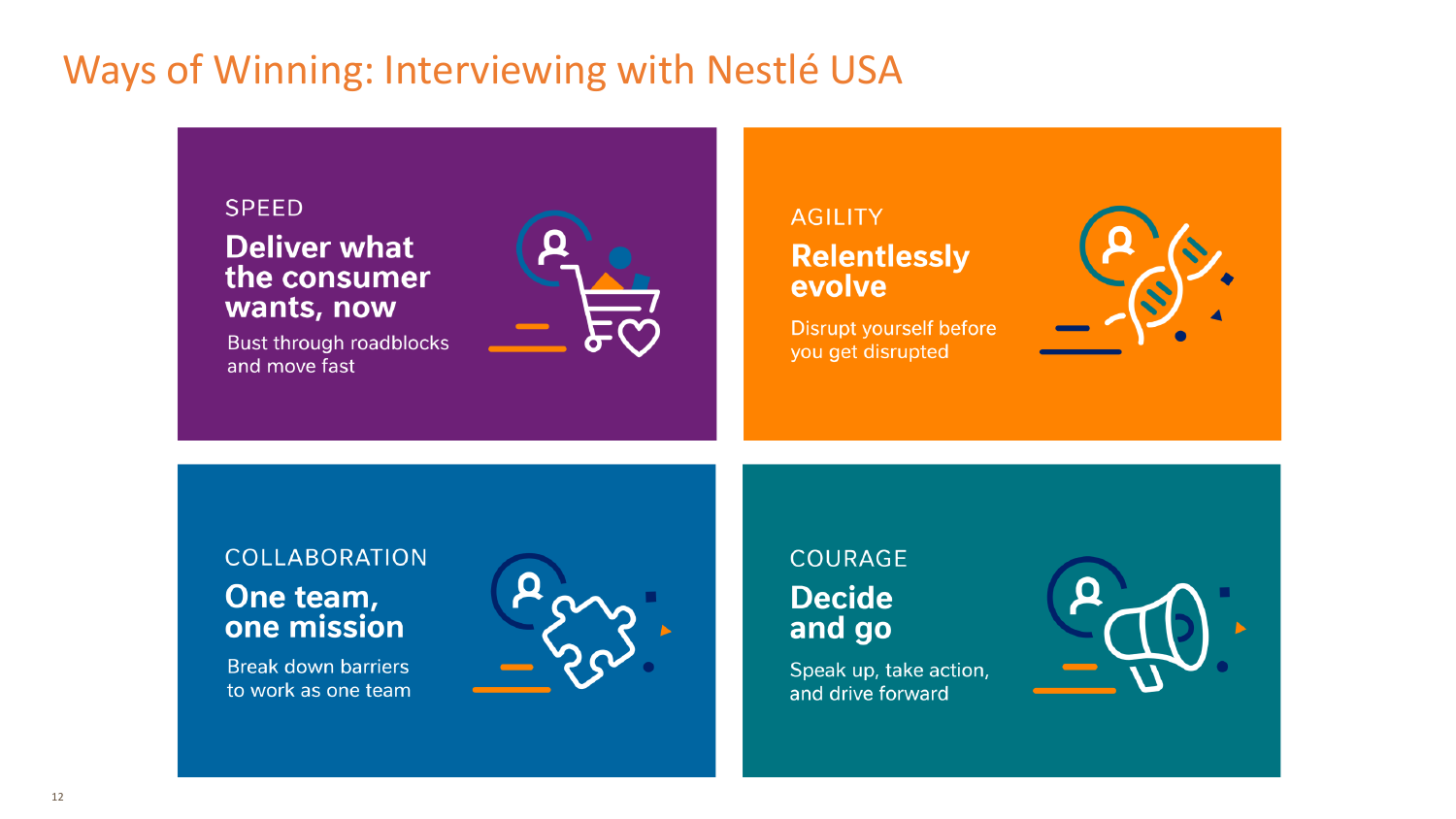*Must act quickly to report on important stories*

## **AGILITY**

**SPEED**

*Able to flex to different types of stories (sports, debate team, student government, theater, etc.)*

## **COLLABORATION**

*Work together with a team of students to publish weekly paper*

## **COURAGE**

*Publish opinions, interview students & faculty, investigate stories*

*Example of how being part of your school's newspaper team demonstrates all 4 Ways of Winning*